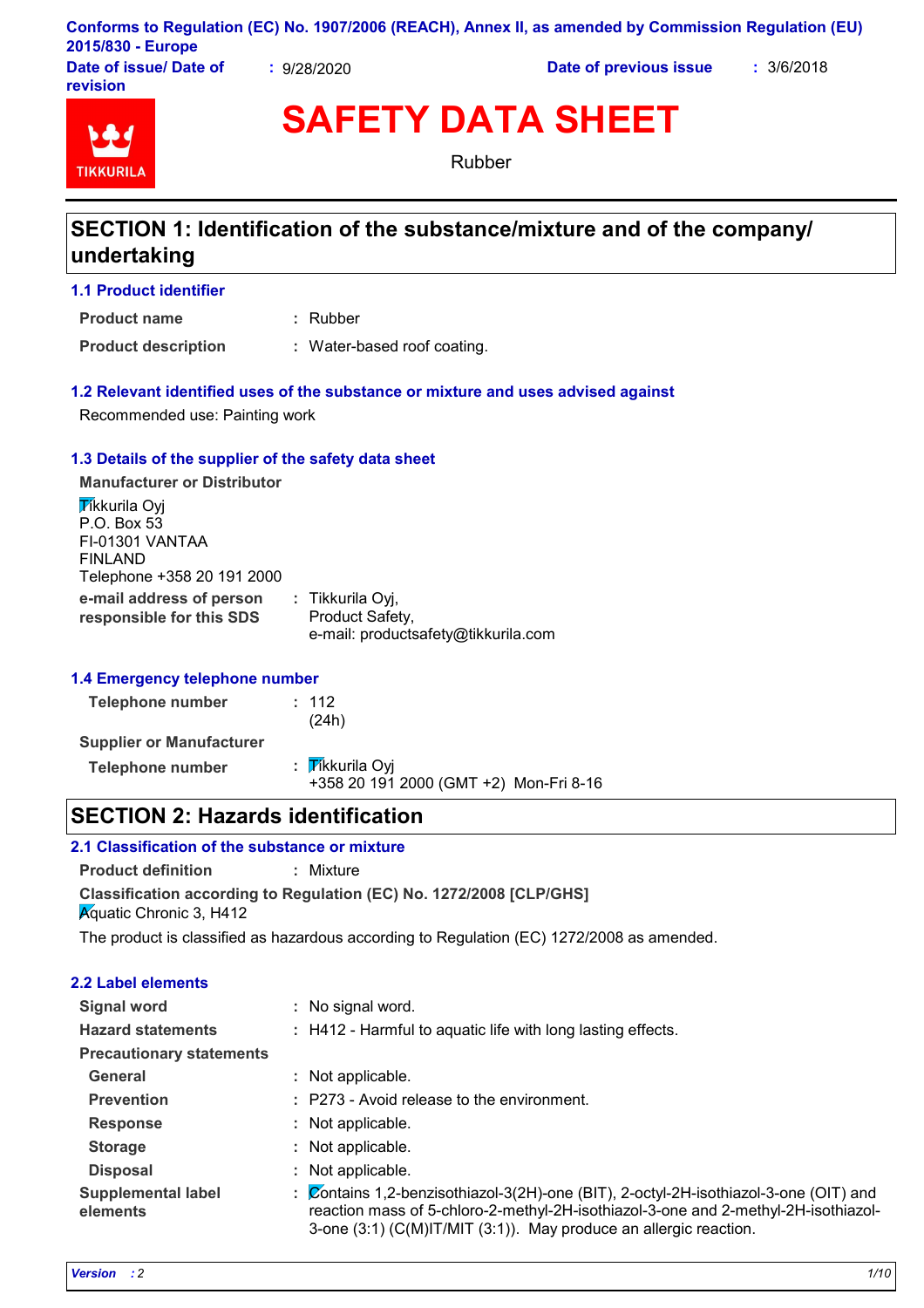*Date of issue/Date of revision 28.09.2020 Date of previous issue 06.03.2018. Rubber*

Warning! Hazardous respirable droplets may be formed when sprayed. Do not breathe spray or mist.

### **Treated articles**

This product contains a biocidal product for the preservation of the product during storage. Contains C(M)IT/MIT (3:1). Wear protective gloves.

### **2.3 Other hazards**

**Other hazards which do : not result in classification** : None known.

# **SECTION 3: Composition/information on ingredients**

| <b>3.2 Mixtures</b>                                                                                                          | : Mixture                                                                           |               |                                                                                                                                                                                                                       |              |
|------------------------------------------------------------------------------------------------------------------------------|-------------------------------------------------------------------------------------|---------------|-----------------------------------------------------------------------------------------------------------------------------------------------------------------------------------------------------------------------|--------------|
|                                                                                                                              |                                                                                     |               | <b>Classification</b>                                                                                                                                                                                                 |              |
| <b>Product/ingredient</b><br>name                                                                                            | <b>Identifiers</b>                                                                  | $\frac{9}{6}$ | <b>Regulation (EC) No.</b><br>1272/2008 [CLP]                                                                                                                                                                         | <b>Notes</b> |
| akuminium powder (stabilised)                                                                                                | REACH #: 01-2119529243-45<br>EC: 231-072-3<br>CAS: 7429-90-5<br>Index: 013-002-00-1 | $\leq$ 3      | Flam. Sol. 1, H228                                                                                                                                                                                                    | $\mathsf{T}$ |
| 2-(2-butoxyethoxy)ethanol                                                                                                    | REACH #: 01-2119475104-44<br>EC: 203-961-6<br>CAS: 112-34-5<br>Index: 603-096-00-8  | ≤3            | Eye Irrit. 2, H319                                                                                                                                                                                                    |              |
| 1,2-benzisothiazol-3(2H)-one (BIT)                                                                                           | EC: 220-120-9<br>CAS: 2634-33-5                                                     | < 0.05        | Acute Tox. 4, H302<br>Skin Irrit. 2, H315<br>Eye Dam. 1, H318<br>Skin Sens. 1, H317<br>Aquatic Acute 1, H400 (M=1)<br>Aquatic Chronic 2, H411                                                                         |              |
| terbutryn                                                                                                                    | EC: 212-950-5<br>CAS: 886-50-0                                                      | < 0.025       | Acute Tox. 4, H302<br><b>Skin Sens. 1. H317</b><br>Aquatic Acute 1, H400 (M=100)<br>Aquatic Chronic 1, H410 (M=100)                                                                                                   |              |
| 2-octyl-2H-isothiazol-3-one (OIT)                                                                                            | EC: 247-761-7<br>CAS: 26530-20-1<br>Index: 613-112-00-5                             | < 0.01        | Acute Tox. 4, H302<br>Acute Tox. 3, H311<br>Acute Tox. 3, H331<br>Skin Corr. 1B, H314<br>Eye Dam. 1, H318<br>Skin Sens. 1, H317<br>Aquatic Acute 1, H400 (M=10)<br>Aquatic Chronic 1, H410 (M=10)                     |              |
| zinc pyrithione                                                                                                              | REACH #: 01-2119511196-46<br>EC: 236-671-3<br>CAS: 13463-41-7                       | < 0.01        | Acute Tox. 3, H301<br>Acute Tox. 3, H331<br>Eye Dam. 1, H318<br>Aquatic Acute 1, H400 (M=100)<br>Aquatic Chronic 1, H410 (M=10)                                                                                       |              |
| reaction mass of 5-chloro-2-methyl-<br>2H-isothiazol-3-one and 2-methyl-<br>2H-isothiazol-3-one (3:1) (C(M)IT/<br>MIT (3:1)) | CAS: 55965-84-9<br>Index: 613-167-00-5                                              | < 0.001       | Acute Tox. 3, H301<br>Acute Tox. 2, H310<br>Acute Tox. 2, H330<br>Skin Corr. 1C, H314<br>Eye Dam. 1, H318<br>Skin Sens. 1A, H317<br>Aquatic Acute 1, H400 (M=100)<br>Aquatic Chronic 1, H410 (M=100)<br><b>EUH071</b> |              |
|                                                                                                                              |                                                                                     |               | See Section 16 for the full<br>text of the H statements<br>declared above.                                                                                                                                            |              |

There are no additional ingredients present which, within the current knowledge of the supplier, are classified and contribute to the classification of the substance and hence require reporting in this section.

There are no additional ingredients present which, within the current knowledge of the supplier and in the concentrations applicable, are classified as hazardous to health or the environment, are PBTs or vPvBs or have been assigned a workplace exposure limit and hence require reporting in this section.

Occupational exposure limits, if available, are listed in Section 8.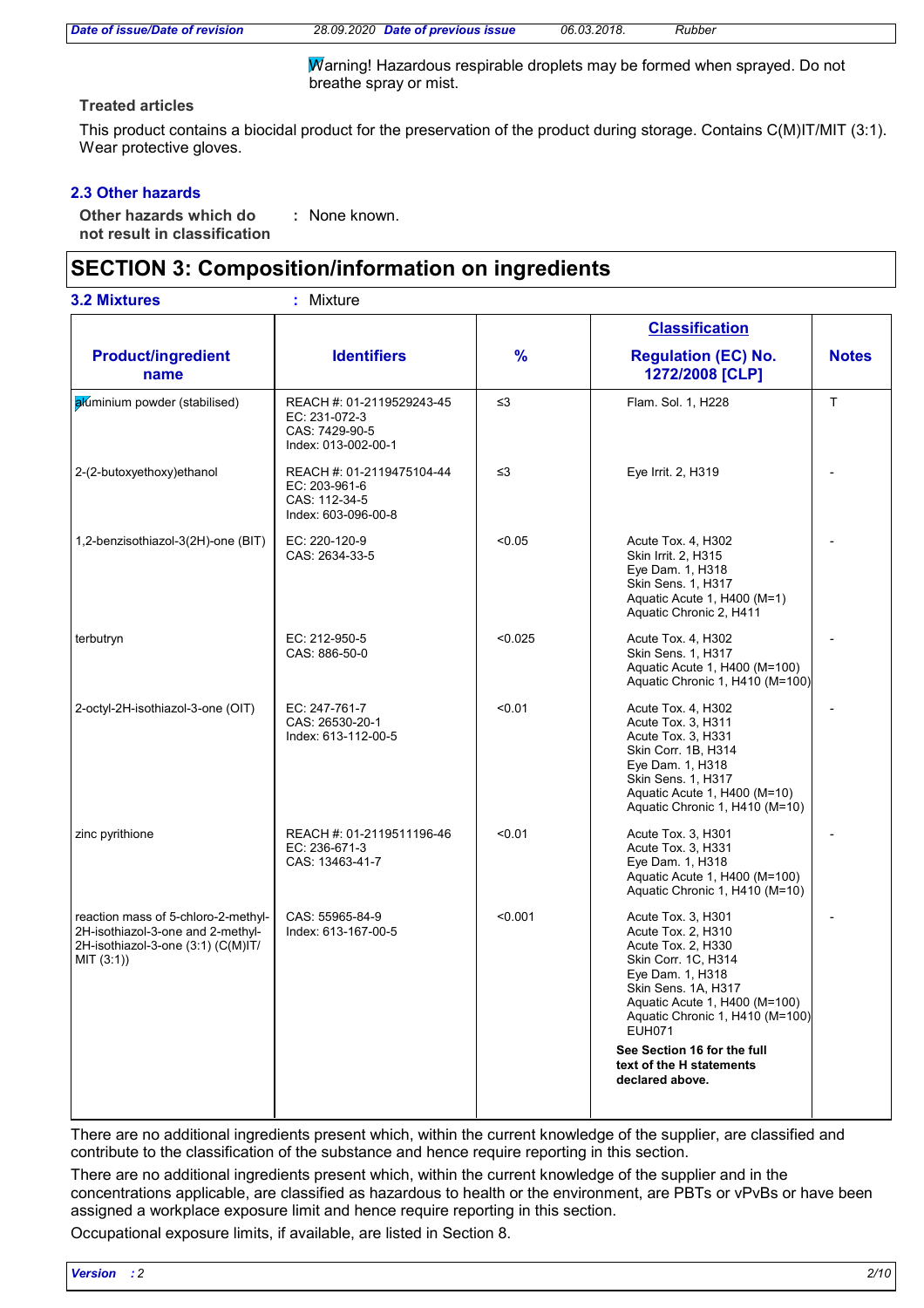Notes, if applicable, refer to Notes given in Annex VI of 1272/2008/EC.

# **SECTION 4: First aid measures**

| 4.1 Description of first aid measures |                                                                                                                                                                                                      |
|---------------------------------------|------------------------------------------------------------------------------------------------------------------------------------------------------------------------------------------------------|
| General                               | : In all cases of doubt, or when symptoms persist, seek medical attention. Show this<br>safety data sheet or label to the doctor if possible.                                                        |
| Eye contact                           | : Check for and remove any contact lenses. Immediately flush eyes with plenty of<br>lukewarm water, keeping eyelids open. Continue to rinse for at least 15 minutes.                                 |
| <b>Inhalation</b>                     | : Remove to fresh air.                                                                                                                                                                               |
| <b>Skin contact</b>                   | : Wash skin thoroughly with soap and water or use recognized skin cleanser. Do<br>NOT use solvents or thinners.                                                                                      |
| Ingestion                             | : If accidentally swallowed rinse the mouth with plenty of water (only if the person is<br>conscious). If significant amounts have been swallowed or if symptoms persist,<br>seek medical attention. |

### **4.2 Most important symptoms and effects, both acute and delayed**

See Section 11 for more detailed information on health effects and symptoms. **Contains:** 

1,2-benzisothiazol-3(2H)-one (BIT) reaction mass of 5-chloro-2-methyl-2H-isothiazol-3-one and 2-methyl-2H-isothiazol-3-one (3:1) (C(M)IT/MIT (3:1)) 2-octyl-2H-isothiazol-3-one (OIT)

May produce an allergic reaction.

### **4.3 Indication of any immediate medical attention and special treatment needed**

None.

## **SECTION 5: Firefighting measures**

### **5.1 Extinguishing media**

| <b>Suitable extinguishing</b><br>media                   | : Use an extinguishing agent suitable for the surrounding fire. Recommended:<br>Alcohol resistant foam, CO <sub>2</sub> , powders or water spray/mist.                                                                                           |
|----------------------------------------------------------|--------------------------------------------------------------------------------------------------------------------------------------------------------------------------------------------------------------------------------------------------|
| Unsuitable extinguishing<br>media                        | : Do not use a direct water jet that could spread the fire.                                                                                                                                                                                      |
|                                                          | 5.2 Special hazards arising from the substance or mixture                                                                                                                                                                                        |
| Hazards from the<br>substance or mixture                 | : This product is not classified as flammable. Fire will produce dense black smoke.<br>Exposure to decomposition products may cause a health hazard.                                                                                             |
| <b>Hazardous combustion</b><br>products                  | : When exposed to high temperatures, hazardous decomposition products may be<br>produced, such as carbon monoxide and dioxide, smoke, oxides of nitrogen etc.                                                                                    |
| 5.3 Advice for firefighters                              |                                                                                                                                                                                                                                                  |
| <b>Special protective actions</b><br>for fire-fighters   | : Use water spray to keep fire-exposed containers cool. This material is hazardous to<br>aquatic organisms. Fire water contaminated with this material must be contained<br>and prevented from being discharged to any waterway, sewer or drain. |
| <b>Special protective</b><br>equipment for fire-fighters | : Appropriate breathing apparatus may be required.                                                                                                                                                                                               |
| <b>OFOTION C. Assistanted releases</b>                   |                                                                                                                                                                                                                                                  |

### **SECTION 6: Accidental release measures**

| <b>6.1 Personal precautions,</b><br>protective equipment and<br>emergency procedures | : Refer to protective measures listed in sections 7 and 8.                                  |  |
|--------------------------------------------------------------------------------------|---------------------------------------------------------------------------------------------|--|
| <b>6.2 Environmental</b><br><b>precautions</b>                                       | : Hazardous to aguatic environment. Do not allow to enter drains, water courses or<br>soil. |  |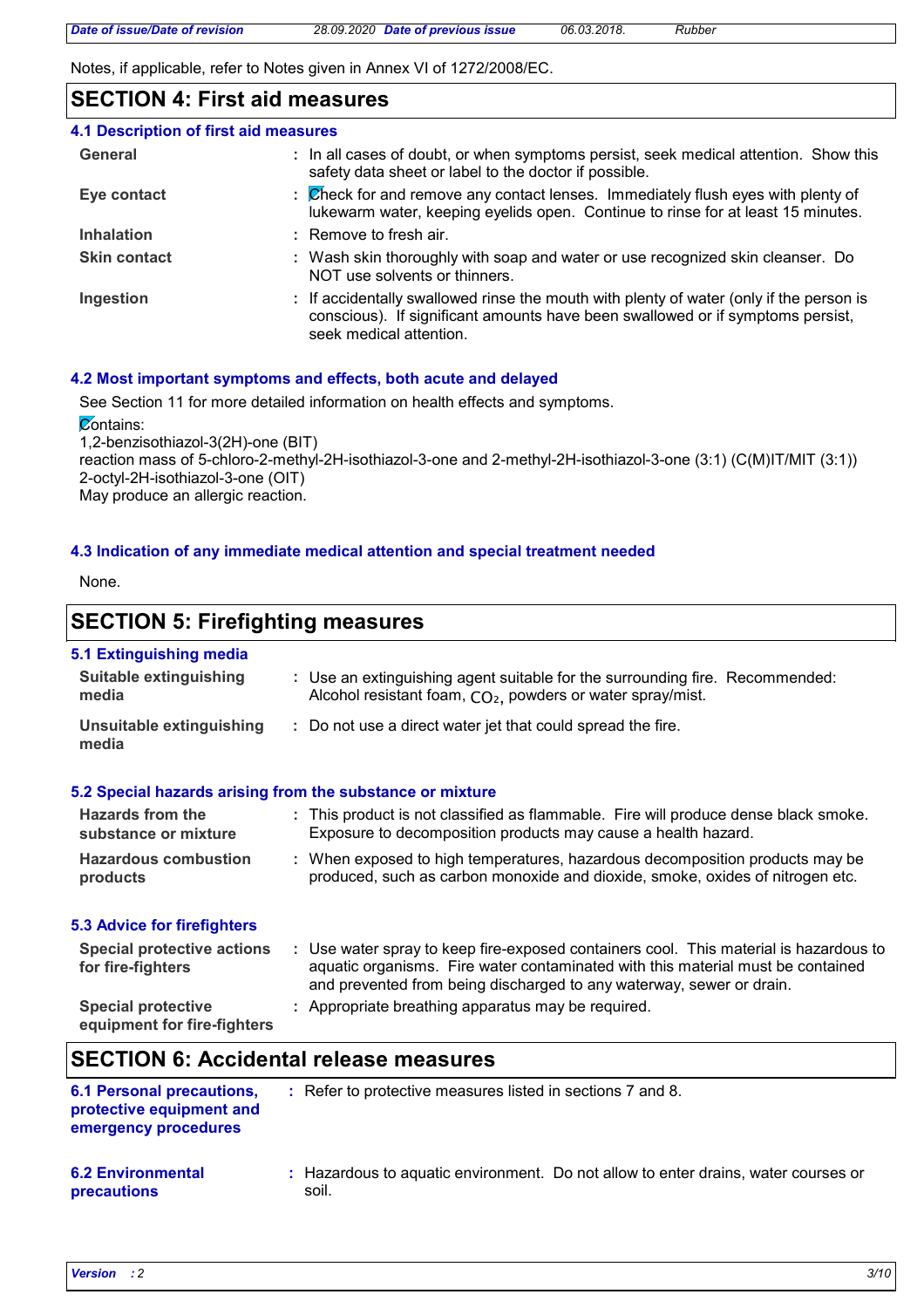| Date of issue/Date of revision                                  | 28.09.2020 Date of previous issue<br>06.03.2018.<br>Rubber                                                                                                                                                                                                               |  |
|-----------------------------------------------------------------|--------------------------------------------------------------------------------------------------------------------------------------------------------------------------------------------------------------------------------------------------------------------------|--|
| 6.3 Methods and materials<br>for containment and<br>cleaning up | : Contain and collect spillage with non-combustible, absorbent material e.g. sand,<br>earth, vermiculite or diatomaceous earth and place in container for disposal<br>according to local regulations. Preferably clean with water or detergent. Avoid using<br>solvents. |  |
| 6.4 Reference to other<br><b>sections</b>                       | : See Section 1 for emergency contact information.<br>See Section 13 for additional waste treatment information.                                                                                                                                                         |  |

# **SECTION 7: Handling and storage**

| <b>7.1 Precautions for safe</b><br>handling                                   | : Skin contact with the product and exposure to spray mist and vapor should be<br>avoided. Avoid contact with skin and eyes. Avoid inhalation of dust from sanding.<br>See Section 8 for information on appropriate personal protective equipment. Eating,<br>drinking and smoking should be prohibited in areas where this material is handled<br>and stored. Wash hands before breaks and immediately after handling the product.<br>Avoid release to the environment. |
|-------------------------------------------------------------------------------|--------------------------------------------------------------------------------------------------------------------------------------------------------------------------------------------------------------------------------------------------------------------------------------------------------------------------------------------------------------------------------------------------------------------------------------------------------------------------|
| <b>7.2 Conditions for safe</b><br>storage, including any<br>incompatibilities | : Store away from direct sunlight in a dry, cool and well-ventilated area, away from<br>incompatible materials (see Section 10). Keep container tightly closed. Containers<br>that have been opened must be carefully resealed and kept upright to prevent<br>leakage. Do not store in unlabeled containers. Recommended storage temperature<br>is $+5^{\circ}$ C $+25^{\circ}$ C. Do not allow to freeze. Store in accordance with local regulations.                   |
| 7.3 Specific end use(s)                                                       | : None.                                                                                                                                                                                                                                                                                                                                                                                                                                                                  |

# **SECTION 8: Exposure controls/personal protection**

### **8.1 Control parameters**

**Occupational exposure limits**

| <b>Product/ingredient name</b>      | <b>Exposure limit values</b>                                                                                                                                                                                                       |
|-------------------------------------|------------------------------------------------------------------------------------------------------------------------------------------------------------------------------------------------------------------------------------|
| $\sqrt{2}$ -(2-butoxyethoxy)ethanol | EU OEL (Europe, 10/2019). Notes: list of indicative<br>occupational exposure limit values<br>TWA: 67.5 mg/m <sup>3</sup> 8 hours.<br>TWA: 10 ppm 8 hours.<br>STEL: 101.2 mg/m <sup>3</sup> 15 minutes.<br>STEL: 15 ppm 15 minutes. |

Recommended monitoring : If this product contains ingredients with exposure limits, personal, workplace **procedures** atmosphere or biological monitoring may be required to determine the effectiveness of the ventilation or other control measures and/or the necessity to use respiratory protective equipment.

### **DNELs/DMELs**

No DNELs/DMELs available.

### **PNECs**

No PNECs available.

### **8.2 Exposure controls**

**Appropriate engineering controls**

Provide adequate ventilation. Comply with the health and safety at work laws.

### **Individual protection measures**

Safety eyewear should be used when there is a likelihood of exposure. Use safety eyewear (EN166), especially during spray-application. **Eye/face protection :**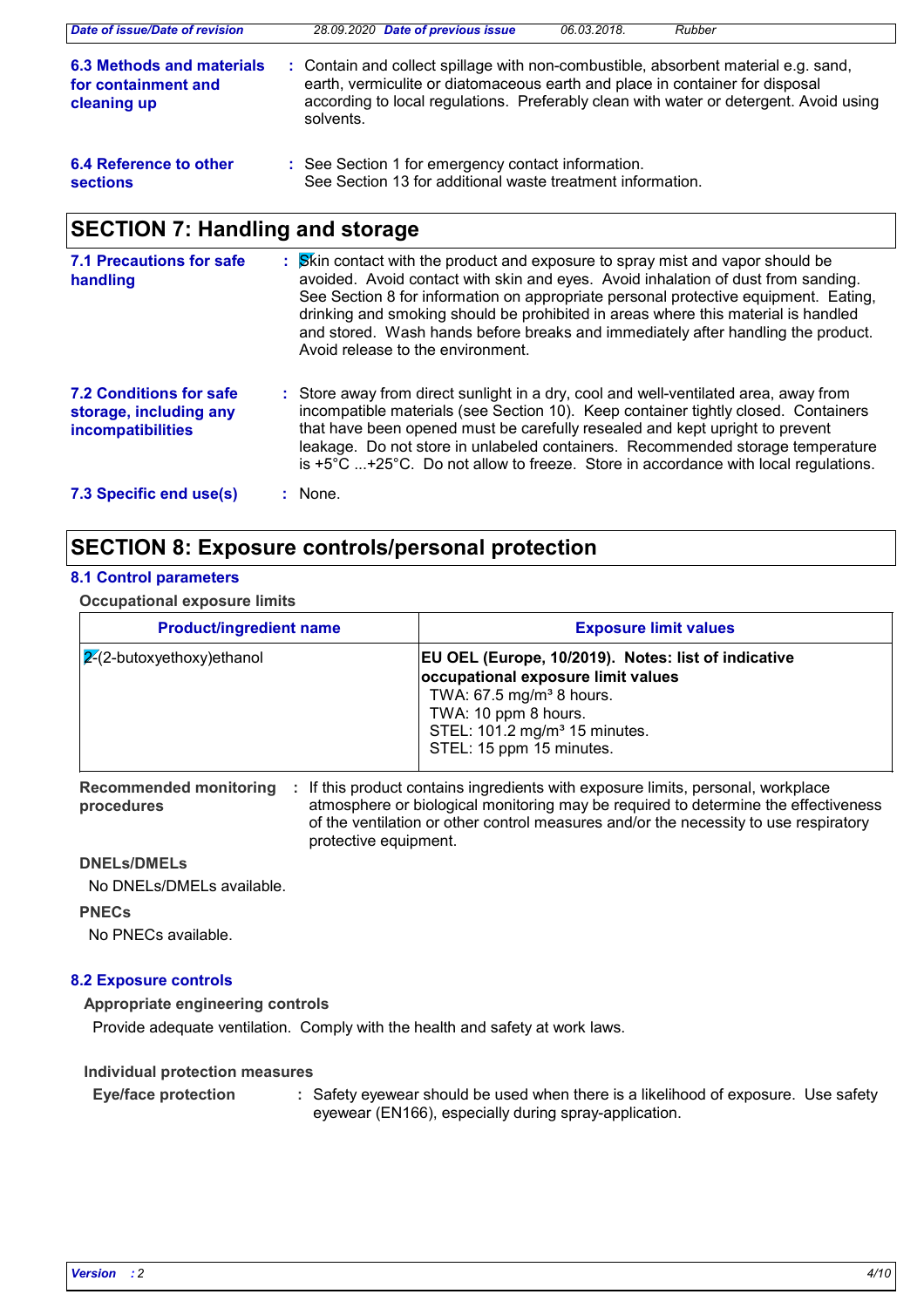| Date of issue/Date of revision            | 06.03.2018.<br>28.09.2020 Date of previous issue<br>Rubber                                                                                                                                                                                                                                                                                                                                 |
|-------------------------------------------|--------------------------------------------------------------------------------------------------------------------------------------------------------------------------------------------------------------------------------------------------------------------------------------------------------------------------------------------------------------------------------------------|
| <b>Hand protection</b>                    | : Wear protective gloves. Gloves should be replaced regularly and if there is any<br>sign of damage to the glove material. The instructions and information provided by<br>the glove manufacturer on use, storage, maintenance and replacement must be<br>followed.<br>Recommended glove material (EN374):<br>> 8 hours (breakthrough time): nitrile rubber<br>Not recommended: PVA gloves |
| <b>Skin protection</b>                    | : Wear appropriate personal protective clothing to prevent skin contact.                                                                                                                                                                                                                                                                                                                   |
| <b>Respiratory protection</b>             | : If ventilation during spray-application is inadequate, use respirators with<br>combination filter AP, gas/dust filter (EN405:2001). Wear a respirator with type P2<br>filter during sanding (EN149:2001). Be sure to use an approved/certified respirator<br>or equivalent. Check that mask fits tightly and change filter regularly.                                                    |
| <b>Environmental exposure</b><br>controls | : For information regarding environmental protection measures, please refer to<br>section 13 for waste handling, section 7 for handling and storage and section 1.2<br>for relevant identified uses of the substance or mixture and uses advised against.                                                                                                                                  |

# **SECTION 9: Physical and chemical properties**

| 9.1 Information on basic physical and chemical properties  |   |                                                          |
|------------------------------------------------------------|---|----------------------------------------------------------|
| <b>Appearance</b>                                          |   |                                                          |
| <b>Physical state</b>                                      |   | : Liquid.                                                |
| Color                                                      |   | : Various                                                |
| Odor                                                       | ٠ | Mild.                                                    |
| <b>Odor threshold</b>                                      | ٠ | Not relevant for the hazard assessment of the product.   |
| pH                                                         |   | Not relevant for the hazard assessment of the product.   |
| Melting point/freezing point                               |   | $: 0^{\circ}$ C (water)                                  |
| Initial boiling point and<br>boiling range                 |   | 100°C (water)                                            |
| <b>Flash point</b>                                         |   | : $>100 °C$                                              |
| <b>Evaporation rate</b>                                    |   | Not relevant due to the nature of the product.           |
| Flammability (solid, gas)                                  |   | : Not applicable. Product is a liquid.                   |
| <b>Upper/lower flammability or</b><br>explosive limits     |   | : No flammable ingredients present.                      |
| Vapor pressure                                             |   | : 3.2 kPa [room temperature] (water)                     |
| <b>Vapor density</b>                                       |   | Not relevant for the hazard assessment of the product.   |
|                                                            |   |                                                          |
| <b>Density</b>                                             |   | 1.2 to 1.3 $g/cm3$                                       |
| Solubility(ies)                                            |   | Miscible in water.                                       |
| Partition coefficient: n-octanol/: Not available.<br>water |   |                                                          |
| <b>Auto-ignition temperature</b>                           |   | : Not relevant due to the nature of the product.         |
| <b>Decomposition temperature</b>                           |   | : Not relevant for the hazard assessment of the product. |
| <b>Viscosity</b>                                           |   | Not relevant for the hazard assessment of the product.   |
| <b>Explosive properties</b>                                |   | No explosive ingredients present.                        |
| <b>Oxidizing properties</b>                                |   | No oxidizing ingredients present.                        |

### **9.2 Other information**

No additional information.

# **SECTION 10: Stability and reactivity**

| <b>10.1 Reactivity</b>                     | $\therefore$ See Section 10.5.                                                    |
|--------------------------------------------|-----------------------------------------------------------------------------------|
| <b>10.2 Chemical stability</b>             | : Stable under recommended storage and handling conditions (see Section 7).       |
| 10.3 Possibility of<br>hazardous reactions | : Under normal conditions of storage and use, hazardous reactions will not occur. |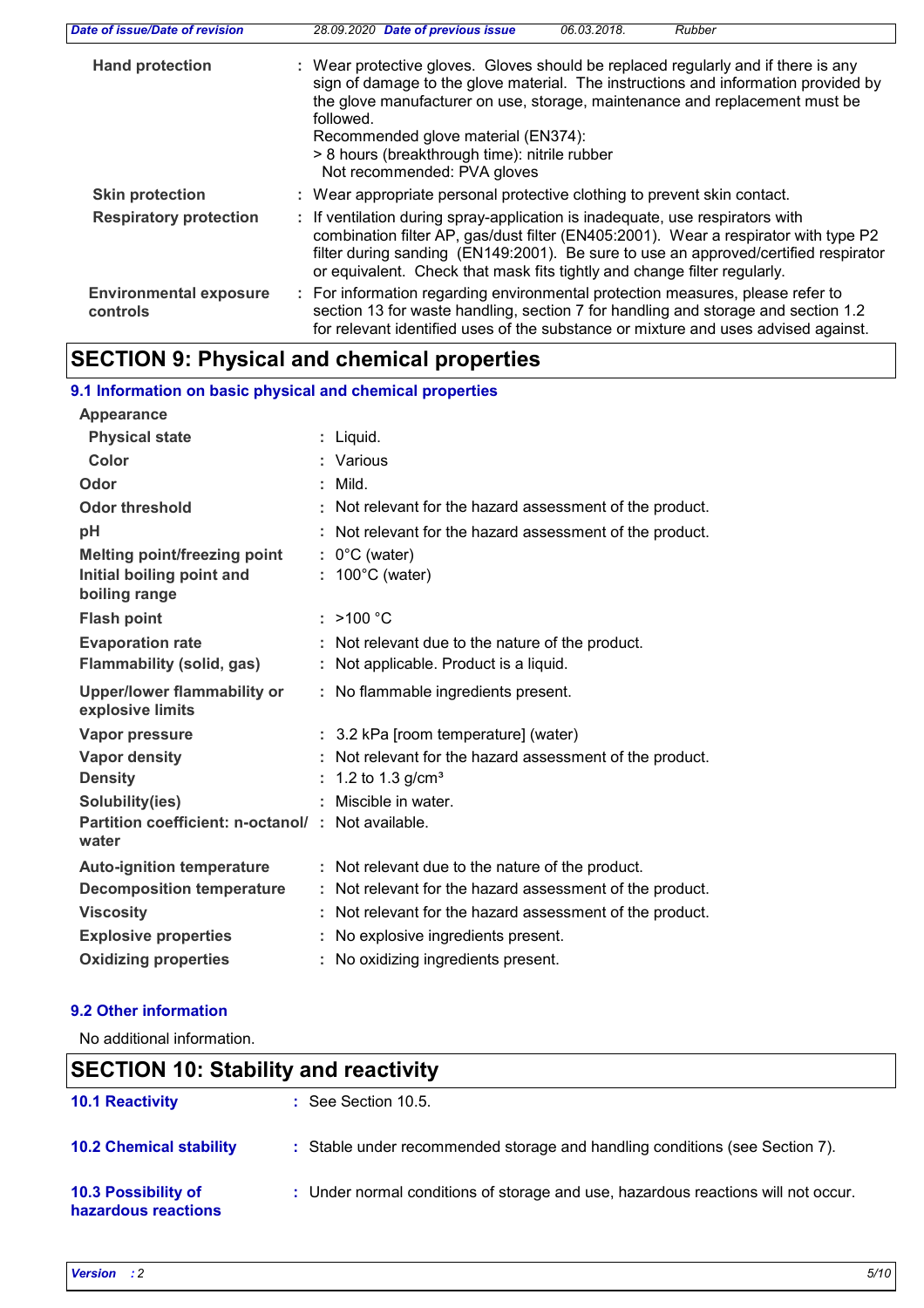| Date of issue/Date of revision                  | 28.09.2020 Date of previous issue                                                                                                                             | 06.03.2018. | Rubber |
|-------------------------------------------------|---------------------------------------------------------------------------------------------------------------------------------------------------------------|-------------|--------|
| <b>10.4 Conditions to avoid</b>                 | : Avoid extreme heat and freezing.                                                                                                                            |             |        |
| 10.5 Incompatible materials                     | Keep away from the following materials to prevent strong exothermic reactions:<br>oxidizing agents<br>strong acids<br>strong alkalis                          |             |        |
| <b>10.6 Hazardous</b><br>decomposition products | : When exposed to high temperatures, hazardous decomposition products may be<br>produced, such as carbon monoxide and dioxide, smoke, oxides of nitrogen etc. |             |        |

# **SECTION 11: Toxicological information**

### **11.1 Information on toxicological effects**

There is no testdata available on the product itself.

The product is not classified as hazardous according to Regulation (EC) 1272/2008 as amended.

Long term exposure to spray mist may produce respiratory tract irritation. Prolonged or repeated contact can defat the skin and lead to irritation, cracking and/or dermatitis.

### **Acute toxicity**

| <b>Product/ingredient name</b>                                                                                                       | <b>Result</b> | <b>Species</b> | <b>Dose</b> | <b>Exposure</b> |
|--------------------------------------------------------------------------------------------------------------------------------------|---------------|----------------|-------------|-----------------|
| $\chi$ 2-benzisothiazol-3(2H)-<br>one (BIT)                                                                                          | LD50 Oral     | Rat            | 1020 mg/kg  |                 |
| 2-octyl-2H-isothiazol-3-one<br>(OIT)                                                                                                 | LD50 Dermal   | Rabbit         | 690 mg/kg   |                 |
|                                                                                                                                      | LD50 Oral     | Rat            | 550 mg/kg   |                 |
| zinc pyrithione                                                                                                                      | LD50 Oral     | Rat            | $269$ mg/kg |                 |
| reaction mass of 5-chloro-<br>2-methyl-2H-isothiazol-<br>3-one and 2-methyl-2H-<br>isothiazol-3-one $(3:1)$ $(C(M))$<br>IT/MIT (3:1) | LD50 Oral     | Rat            | 53 mg/kg    |                 |

### Not classified.

**Irritation/Corrosion**

### Not classified.

**Sensitization**

The product is not classified as sensitizing by skin contact, but it contains following preservatives or other biocides which may produce an allergic reaction:

1,2-benzisothiazol-3(2H)-one (BIT)

reaction mass of 5-chloro-2-methyl-2H-isothiazol-3-one and 2-methyl-2H-isothiazol-3-one (3:1) (C(M)IT/MIT (3:1)) 2-octyl-2H-isothiazol-3-one (OIT)

terbutryn

**Mutagenicity** Not classified.

**Carcinogenicity**

Not classified.

**Reproductive toxicity**

Not classified.

**Teratogenicity**

Not classified.

**Specific target organ toxicity (single exposure)**

Not classified.

**Specific target organ toxicity (repeated exposure)**

Not classified.

**Aspiration hazard**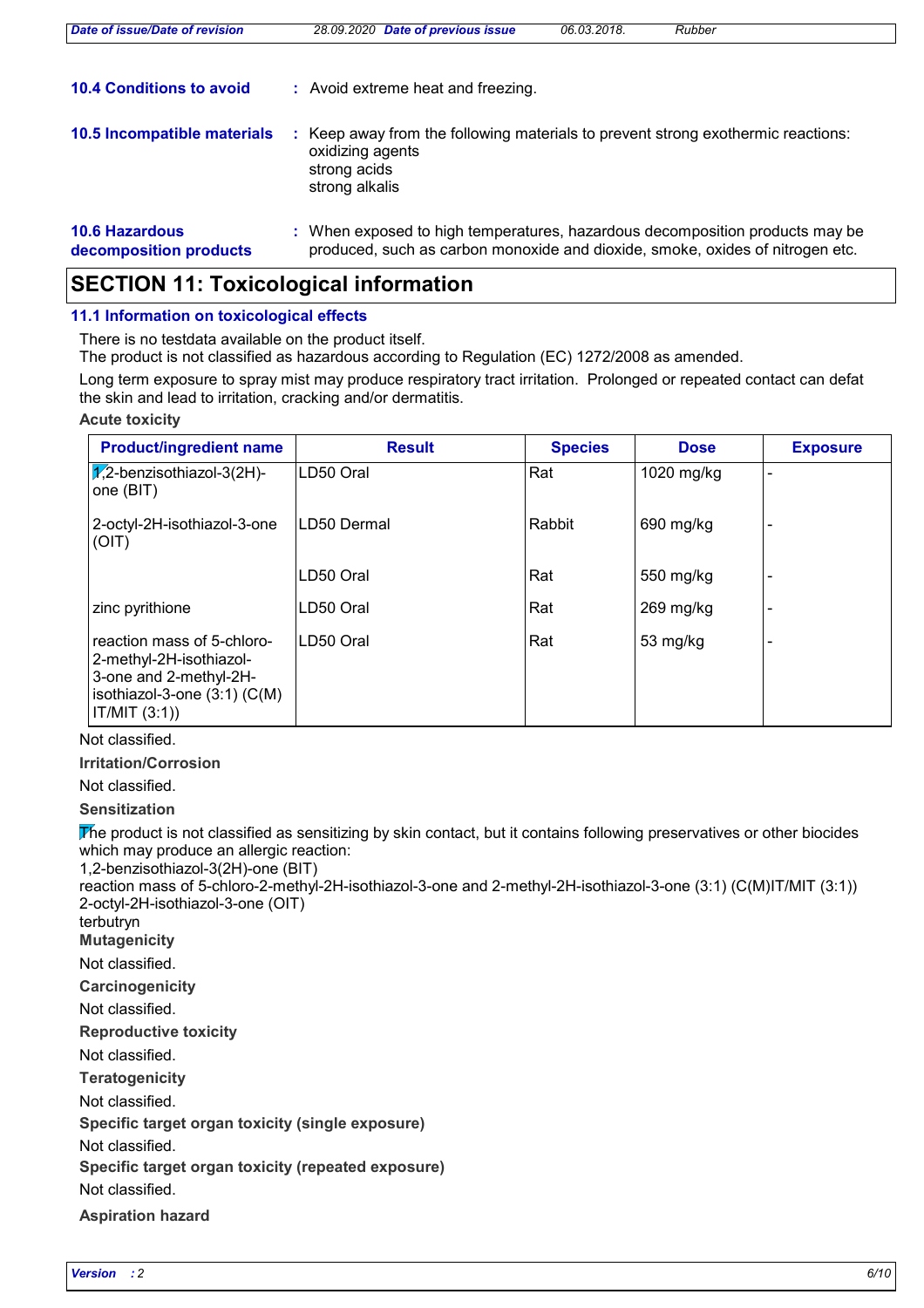*Date of issue/Date of revision 28.09.2020 Date of previous issue 06.03.2018. Rubber*

Not classified.

# **SECTION 12: Ecological information**

Ecological testing has not been conducted on this product. Do not allow to enter drains, water courses or soil.

The product is classified as environmetally hazardous according to Regulation (EC) 1272/2008. Harmful to aquatic life with long lasting effects.

### **12.1 Toxicity**

| <b>Product/ingredient name</b>                       | <b>Result</b>                 | <b>Species</b>                             | <b>Exposure</b> |
|------------------------------------------------------|-------------------------------|--------------------------------------------|-----------------|
| $ \mathcal{J}_2$ -benzisothiazol-3(2H)-<br>one (BIT) | Acute EC50 0.36 mg/l          | Algae - Skeletonema costatum               | 172 hours       |
|                                                      | Acute LC50 0.74 mg/l          | Fish                                       | 96 hours        |
| terbutryn                                            | Acute EC50 2 µg/l Fresh water | Algae - Pseudokirchneriella<br>subcapitata | 72 hours        |
| 2-octyl-2H-isothiazol-3-one<br>(OIT)                 | EC50 0.32 mg/l                | Daphnia - Daphnia magna                    | 48 hours        |
|                                                      | LC50 0.047 mg/l               | Fish - Oncorhynchus mykiss                 | l 96 hours      |
| zinc pyrithione                                      | EC50 0.0082 mg/l              | Daphnia                                    | 48 hours        |
|                                                      | LC50 0.0026 mg/l              | Fish - Pimephales promelas                 | 96 hours        |

### **12.2 Persistence and degradability**

| <b>Product/ingredient name</b>                                                                                                              | Test                     | <b>Result</b>  |                   | <b>Dose</b> |         | <b>Inoculum</b>         |
|---------------------------------------------------------------------------------------------------------------------------------------------|--------------------------|----------------|-------------------|-------------|---------|-------------------------|
| $\sqrt{2}$ -butoxyethoxy)ethanol                                                                                                            |                          | 92 % - 28 days |                   |             |         |                         |
| <b>Product/ingredient name</b>                                                                                                              | <b>Aquatic half-life</b> |                | <b>Photolysis</b> |             |         | <b>Biodegradability</b> |
| <b>Exection mass of 5-chloro-</b><br>2-methyl-2H-isothiazol-<br>3-one and 2-methyl-2H-<br>isothiazol-3-one $(3:1)$ $(C(M))$<br>IT/MIT (3:1) |                          |                |                   |             | Readily |                         |
| 2-(2-butoxyethoxy)ethanol                                                                                                                   |                          |                |                   |             | Readily |                         |

### **12.3 Bioaccumulative potential**

| <b>Product/ingredient name</b>       | LogP <sub>ow</sub> | <b>Bioconcentration factor</b><br>[BCF] | <b>Potential</b> |
|--------------------------------------|--------------------|-----------------------------------------|------------------|
| <b>Z</b> inc pyrithione              | 0.9                | 11                                      | low              |
| 2-octyl-2H-isothiazol-3-one<br>(OIT) | 2.45               |                                         | low              |
| terbutryn                            | 3.74               |                                         | low              |
| 2-(2-butoxyethoxy) ethanol           | 1                  | <3                                      | low              |

### **12.4 Mobility in soil**

| <b>Soil/water partition</b><br>coefficient (Koc) | : Not available. |
|--------------------------------------------------|------------------|
| <b>Mobility</b>                                  | : Not available. |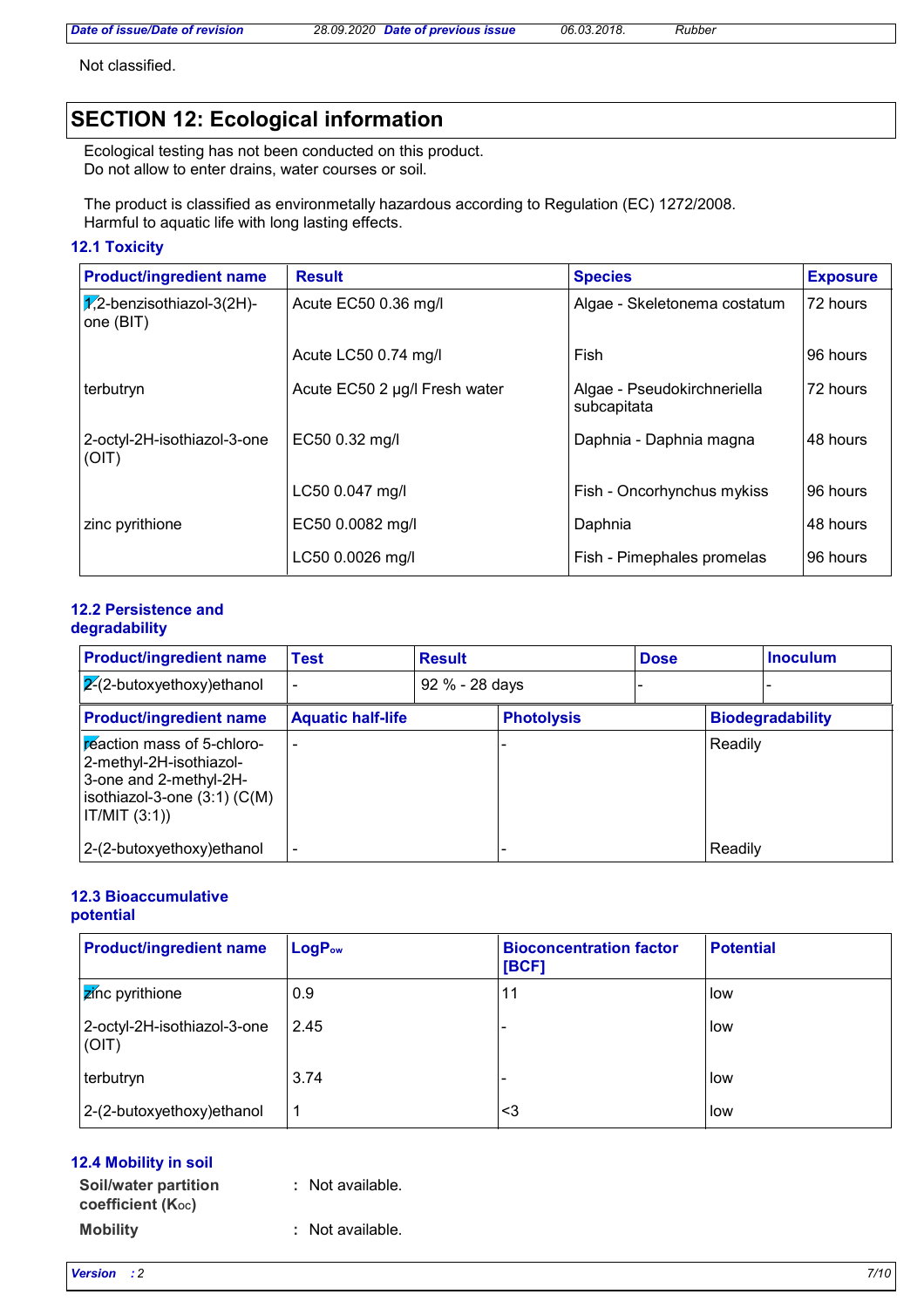### **12.5 Results of PBT and vPvB assessment**

This mixture does not contain any substances that are assessed to be a PBT or a vPvB.

#### **12.6 Other adverse effects :**

# **SECTION 13: Disposal considerations**

### **13.1 Waste treatment methods**

**Product**

- **Methods of disposal :**
- Gather residues into waste containers. Liquid residue and cleaning liquids are hazardous waste and must not be emptied into drains or sewage system, but handled in accordance with national regulations. Product residues should be left at special companies which have permission for gathering this kind of wastes.

### **European waste catalogue (EWC)**

| Waste code | <b>Waste designation</b>                                                          |
|------------|-----------------------------------------------------------------------------------|
| $1080111*$ | waste paint and varnish containing organic solvents or other hazardous substances |

If this product is mixed with other wastes, the original waste product code may no longer apply and the appropriate code should be assigned. For further information, contact your local waste authority.

### **Packaging**

- **Methods of disposal :** Empty packaging should be recycled or disposed of in accordance with national regulations.
- **Special precautions :**
- No additional information.

# **SECTION 14: Transport information**

This product is not regulated for carriage according to ADR/RID, IMDG, IATA.

|                                                | <b>ADR/RID</b>           | <b>IMDG</b>              | <b>IATA</b>    |
|------------------------------------------------|--------------------------|--------------------------|----------------|
| 14.1 UN number                                 | Not regulated.           | Not regulated.           | Not regulated. |
| 14.2 UN proper<br>shipping name                | $\overline{\phantom{0}}$ | -                        |                |
| <b>14.3 Transport</b><br>hazard class(es)      | $\overline{\phantom{0}}$ | -                        |                |
| 14.4 Packing<br>group                          |                          | $\overline{\phantom{a}}$ |                |
| 14.5<br><b>Environmental</b><br><b>hazards</b> | No.                      | No.                      | No.            |

### **Additional information**

- **IATA** : The environmentally hazardous substance mark may appear if required by other transportation regulations.
- **user**
- **14.6 Special precautions for : Transport within user's premises: always transport in closed containers that are** upright and secure. Ensure that persons transporting the product know what to do in the event of an accident or spillage.

### **14.7 Transport in bulk according to IMO instruments :** Not available.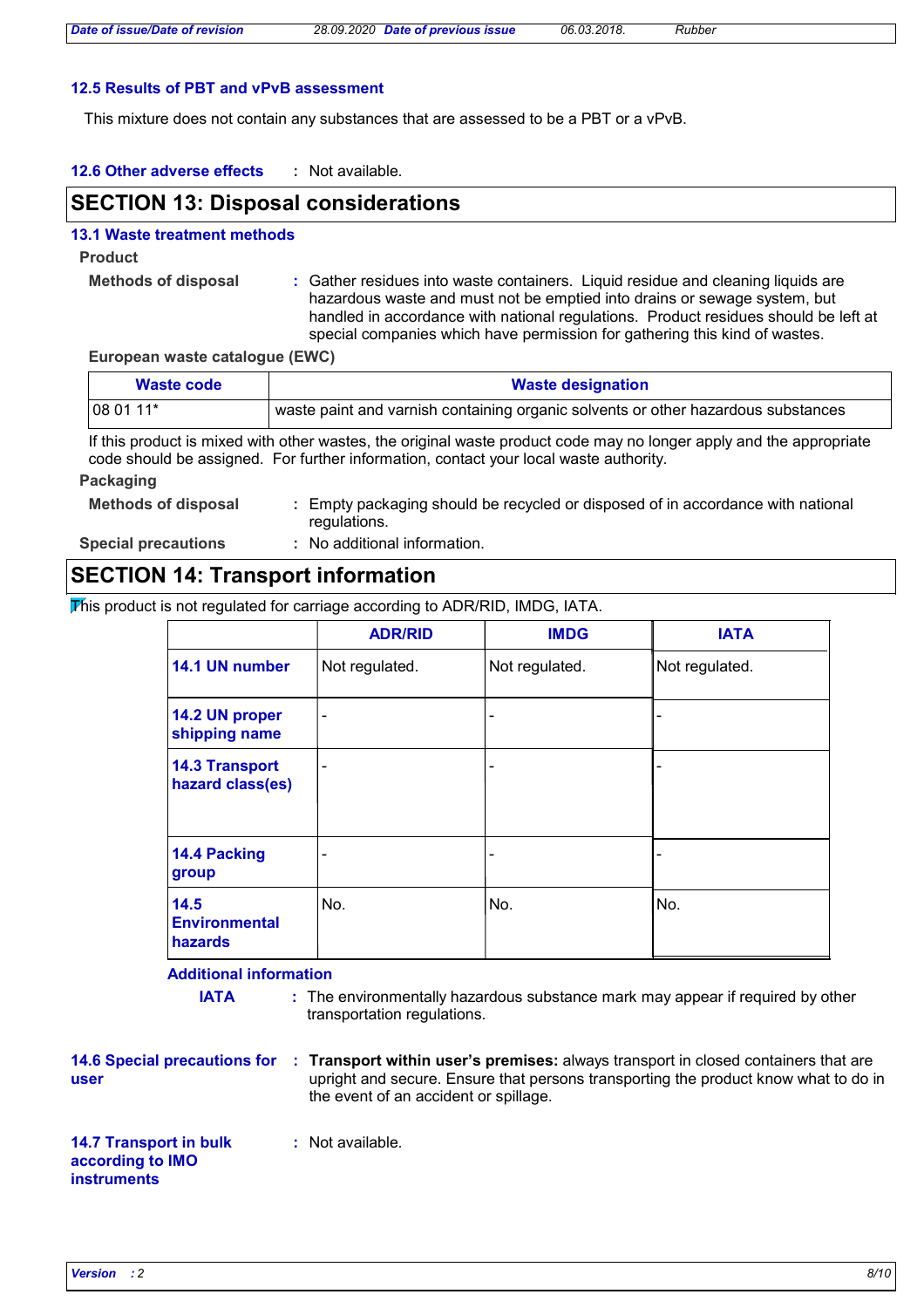*Date of issue/Date of revision 28.09.2020 Date of previous issue 06.03.2018. Rubber*

| <b>SECTION 15: Regulatory information</b>                                                |                                                                                                                                                                                                                                                                                                                                                                                                                                                                                                                                                                                                                                                                                                                                                       |
|------------------------------------------------------------------------------------------|-------------------------------------------------------------------------------------------------------------------------------------------------------------------------------------------------------------------------------------------------------------------------------------------------------------------------------------------------------------------------------------------------------------------------------------------------------------------------------------------------------------------------------------------------------------------------------------------------------------------------------------------------------------------------------------------------------------------------------------------------------|
|                                                                                          | 15.1 Safety, health and environmental regulations/legislation specific for the substance or mixture                                                                                                                                                                                                                                                                                                                                                                                                                                                                                                                                                                                                                                                   |
| EU Regulation (EC) No. 1907/2006 (REACH)<br><b>Other EU regulations</b>                  |                                                                                                                                                                                                                                                                                                                                                                                                                                                                                                                                                                                                                                                                                                                                                       |
| <b>Europe inventory</b>                                                                  | $\mathcal{A}$ R least one component is not listed.                                                                                                                                                                                                                                                                                                                                                                                                                                                                                                                                                                                                                                                                                                    |
| <b>Industrial emissions</b><br>(integrated pollution<br>prevention and control) -<br>Air | : Listed                                                                                                                                                                                                                                                                                                                                                                                                                                                                                                                                                                                                                                                                                                                                              |
| <b>VOC Directive</b>                                                                     | : This product is in scope of Directive 2004/42/CE.                                                                                                                                                                                                                                                                                                                                                                                                                                                                                                                                                                                                                                                                                                   |
| <b>15.2 Chemical Safety</b><br><b>Assessment</b>                                         | : This product contains substances for which Chemical Safety Assessments are still<br>required.                                                                                                                                                                                                                                                                                                                                                                                                                                                                                                                                                                                                                                                       |
| <b>SECTION 16: Other information</b>                                                     |                                                                                                                                                                                                                                                                                                                                                                                                                                                                                                                                                                                                                                                                                                                                                       |
|                                                                                          | $\nabla$ Indicates information that has changed from previously issued version.                                                                                                                                                                                                                                                                                                                                                                                                                                                                                                                                                                                                                                                                       |
| <b>Abbreviations and</b><br>acronyms                                                     | $:$ ATE = Acute Toxicity Estimate<br>CLP = Classification, Labelling and Packaging Regulation [Regulation (EC) No.<br>1272/2008]<br><b>DMEL = Derived Minimal Effect Level</b><br>DNEL = Derived No Effect Level<br>EUH statement = CLP-specific Hazard statement<br>PBT = Persistent, Bioaccumulative and Toxic<br><b>PNEC = Predicted No Effect Concentration</b><br><b>RRN = REACH Registration Number</b><br>vPvB = Very Persistent and Very Bioaccumulative                                                                                                                                                                                                                                                                                      |
|                                                                                          | Procedure used to derive the classification according to Regulation (EC) No. 1272/2008 [CLP/GHS]                                                                                                                                                                                                                                                                                                                                                                                                                                                                                                                                                                                                                                                      |
| <b>Classification</b>                                                                    | <b>Justification</b>                                                                                                                                                                                                                                                                                                                                                                                                                                                                                                                                                                                                                                                                                                                                  |
| <b>Aguatic Chronic 3, H412</b>                                                           | <b>Calculation method</b>                                                                                                                                                                                                                                                                                                                                                                                                                                                                                                                                                                                                                                                                                                                             |
| <b>Full text of abbreviated H</b><br>statements                                          | : $\cancel{H}$ 228<br>Flammable solid.<br>Toxic if swallowed.<br>H301<br>H302<br>Harmful if swallowed.<br>H310<br>Fatal in contact with skin.<br>H311<br>Toxic in contact with skin.<br>H330<br>Fatal if inhaled.<br>H331<br>Toxic if inhaled.<br>H314<br>Causes severe skin burns and eye damage.<br>H318<br>Causes serious eye damage.<br>H319<br>Causes serious eye irritation.<br>H315<br>Causes skin irritation.<br>H317<br>May cause an allergic skin reaction.<br>H400<br>Very toxic to aquatic life.<br>H410<br>Very toxic to aquatic life with long lasting effects.<br>H411<br>Toxic to aquatic life with long lasting effects.<br>H412<br>Harmful to aquatic life with long lasting effects.<br>EUH071 Corrosive to the respiratory tract. |
| <b>Full text of classifications</b><br>[CLP/GHS]                                         | <b>Acute Tox. 2</b><br><b>ACUTE TOXICITY - Category 2</b><br>Acute Tox. 3<br><b>ACUTE TOXICITY - Category 3</b><br>Acute Tox. 4<br><b>ACUTE TOXICITY - Category 4</b><br><b>AQUATIC HAZARD (ACUTE) - Category 1</b><br><b>Aquatic Acute 1</b><br><b>Aquatic Chronic 1</b><br>AQUATIC HAZARD (LONG-TERM) - Category 1<br><b>Aquatic Chronic 2</b><br>AQUATIC HAZARD (LONG-TERM) - Category 2<br><b>Aquatic Chronic 3</b><br>AQUATIC HAZARD (LONG-TERM) - Category 3<br>Eye Dam. 1<br>SERIOUS EYE DAMAGE/ EYE IRRITATION - Category 1                                                                                                                                                                                                                   |

Eye Dam. 1 SERIOUS EYE DAMAGE/ EYE IRRITATION - Category 1<br>Eye Irrit. 2 SERIOUS EYE DAMAGE/ EYE IRRITATION - Category 2 Eye Irrit. 2 SERIOUS EYE DAMAGE/ EYE IRRITATION - Category 2<br>Flam. Sol. 1 FLAMMABLE SOLIDS - Category 1

SKIN CORROSION/IRRITATION - Category 1C

Skin Corr. 1B SKIN CORROSION/IRRITATION - Category 1B<br>Skin Corr. 1C SKIN CORROSION/IRRITATION - Category 1C

Skin Irrit. 2 SKIN CORROSION/IRRITATION - Category 2

Flam. Sol. 1 FLAMMABLE SOLIDS - Category 1<br>Skin Corr. 1B SKIN CORROSION/IRRITATION -